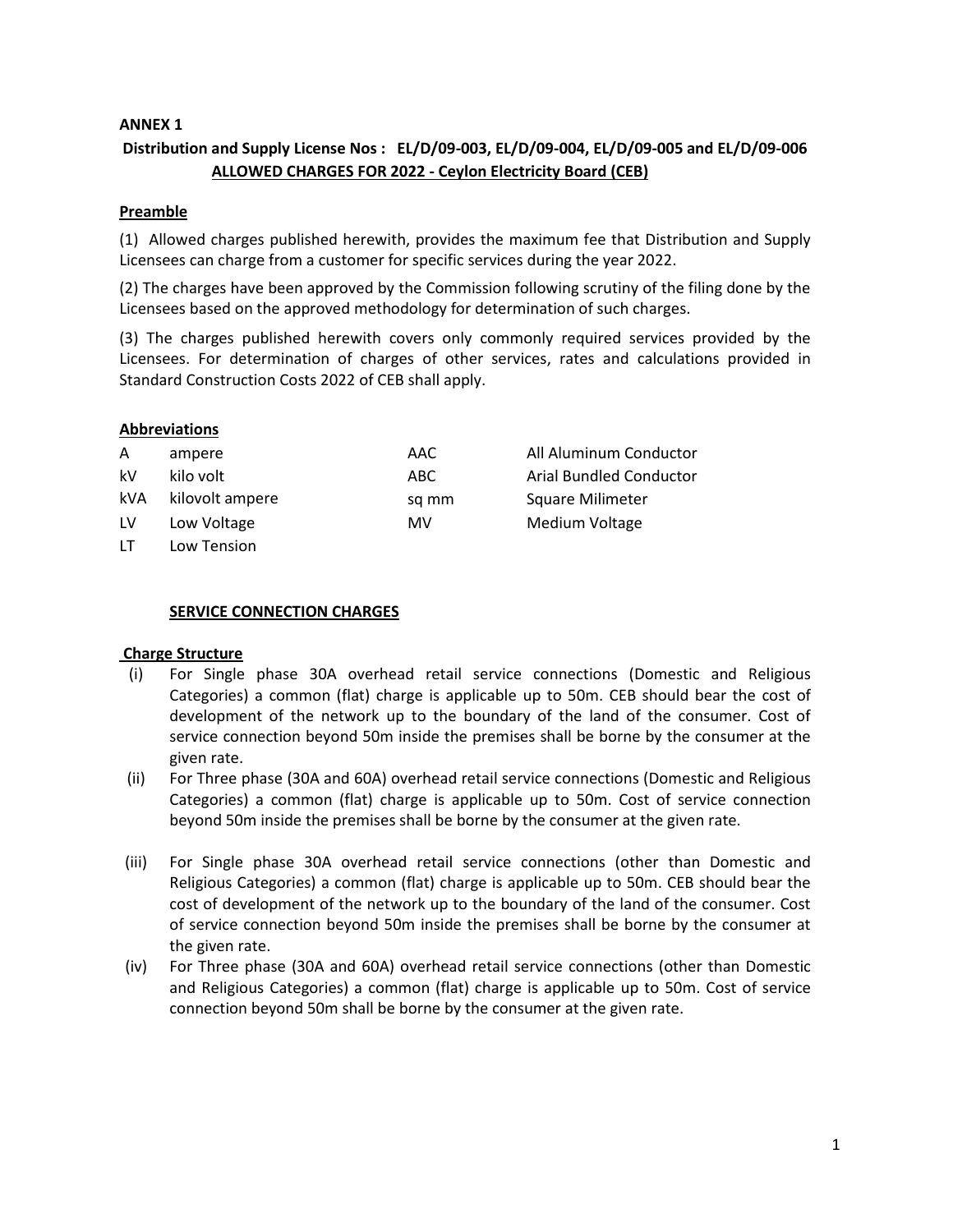## **(A) Allowed Charges for Retail Service Connections**

| <b>No</b> | <b>Type of Service Connection</b>                           | <b>Common Charge</b><br>(Rs) | Variable charge<br>(beyond 50m upto<br>110m) |
|-----------|-------------------------------------------------------------|------------------------------|----------------------------------------------|
| 1.1       | 30 A, Single Phase retail                                   | 27,000                       | 1,160                                        |
| 1.2       | 30 A, Three Phase retail                                    | 43,500                       | 2,534                                        |
| 1.3       | 60 A, Three Phase retail                                    | 49,000                       | 2,534                                        |
| 1.4       | Conversion, 30A single phase to 30A three<br>phase, retail  | 41,000                       | 2,534                                        |
| 1.5       | Conversion, 30A single phase to 60 A three<br>phase, retail | 45,500                       | 2,534                                        |

## **(1.0) Overhead service connections (< 42 kVA) from the existing (low voltage) distribution network**

\* Variable charge indicated above is only applicable for additional distance beyond 50m

## **Notes:**

- (1) Common and variable charges indicated above shall be used irrespective of the number of service poles or quantities of other standard materials required. Any additional materials / works other than those of standard retail supply service connections can be charged separately.
- (2) A single variable rate for lengths above 50m is applicable as indicated above upto 110m. Beyond 110m, standard rates of LV ABC shall be applicable.
- (3) Special technical requirements are applicable for service connections to welding plants, metal crushers, and saw mills etc. which cause disturbances to other customers connected to the same feeder. Technical requirements and Charges for such service connections shall be determined as per 'CEB Standard Construction Cost - 2022'.
- (4) If the licensee uses assets which have already been installed to provide other service connections, costs of those assets shall not be included in the final charge for the new service connection, unless a mechanism for the "Reimbursement of Charges Recovered from a Customer" (According to the section 7.3 of the approved Methodology for Charges) has been implemented by the licensee.

## **(2.0) Underground service connections (< 42 kVA) from the existing (low voltage) distribution network**

| No  | <b>Type of Service Connection</b>     | <b>Fixed Charge (Rs)</b><br>(up to 5m) | Variable charge for<br>distance in excess of<br>$5m$ (Rs/m) |
|-----|---------------------------------------|----------------------------------------|-------------------------------------------------------------|
| 2.1 | 15 A/30A Single Phase (16 sqmm cable) | 77.000                                 | 6.450                                                       |
| 2.2 | 30 A, Three Phase (16 sqmm cable)     | 101,000                                | 7,100                                                       |
| 2.3 | 60 A, Three Phase                     | 111.250                                | 7.800                                                       |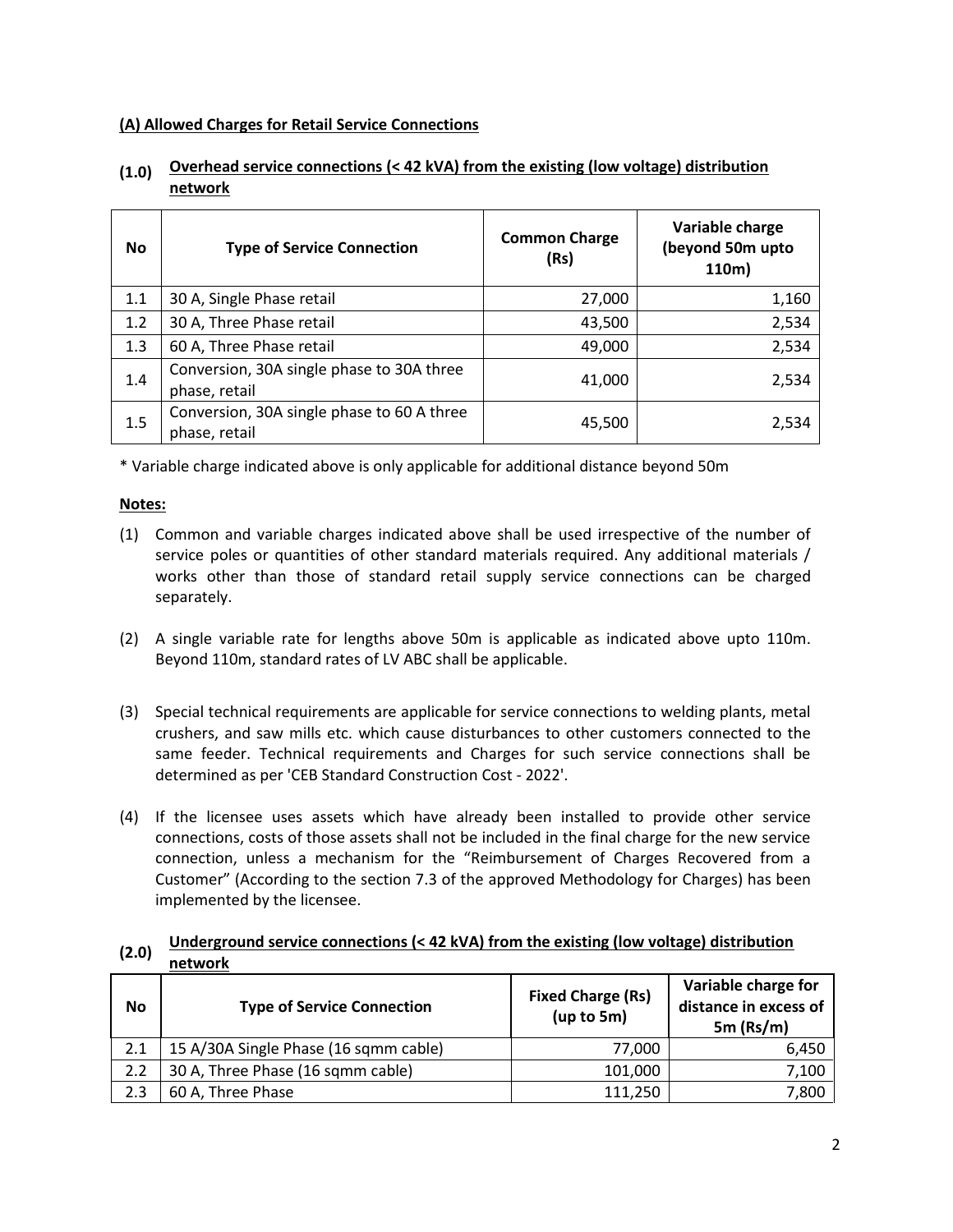|     |                                   | <b>Fixed Charge (Rs)</b><br>(up to 2m) | Variable charge for<br>distance in excess of<br>$2m$ (Rs/m) |
|-----|-----------------------------------|----------------------------------------|-------------------------------------------------------------|
| 2.4 | 15A/30A Single Phase Loop Service | 9,500                                  | 170                                                         |
| 2.5 | 15A/30A Three Phase Loop Service  | 23,500                                 | 620                                                         |
| 2.6 | 60A Three Phase Loop Service      | 25,000                                 | 1,360                                                       |

## **Notes:**

(1) Fixed and variable charges indicated above shall be used irrespective quantities of standard materials required. Any additional materials / works other than those of standard retail supply service connections can be charged separately.

## **(B) Allowed Charges for Bulk Supply Connections**

#### **(1) Bulk Supply Connections from overhead network**

## **(1.a) Bulk Supply Connections above 42kVA upto 99kVA and Conversion of existing connections of capacities lower than 42 kVA**

| <b>Type</b>   | <b>Capacity Cost (Rs./kVA)</b> | <b>Fixed Component (Rs.)</b> |
|---------------|--------------------------------|------------------------------|
| 70 kVA -99kVA | 35.610                         | (1,571,740)                  |

*\*Fixed cost component is negative in this case (not a standardized charge)*

- i) This cost includes the cost of providing the requested supply inclusive of metering equipment if the customer premises are within 50m distance from existing LV line.
- ii) The balance cost for the construction of Substation, has to be borne by CEB under System Augmentation funds.
- iii) Cost of LV line to be charged for connections beyond 50m off the existing line at the given rates.
- iv) However, the total low voltage line lengths should be less than 200m for 70 kVA connections and 100m for 95 kVA connections from the substation. If the customer premises is beyond the specified length here, a new substation along with a Medium Voltage line should be constructed.
	- a. The cost of substation shall be borne by CEB.
	- b. CEB shall also bear 50% of the cost of new MV line from existing MV network upto the consumer premises.
	- c. The remaining 50% of the MV line cost will be charged from the customer at the variable cost for MV lines.
	- d. The full cost of the MV line beyond the boundary of the premises (If applicable) shall be paid by the consumer.

These rates are applied for the consumer categories 'General Purpose', 'Industry', 'Hotel' and 'Government'.

#### **(1.b) Bulk Supply Connections from Overhead Network (100kVA to 1000kVA)**

|                             | 11kV      | 33kV      |
|-----------------------------|-----------|-----------|
| Fixed Cost (Rs.)            | 1,016,088 | 1,166,013 |
| Variable Cost per kVA (Rs.) | 5,010     | 4.920     |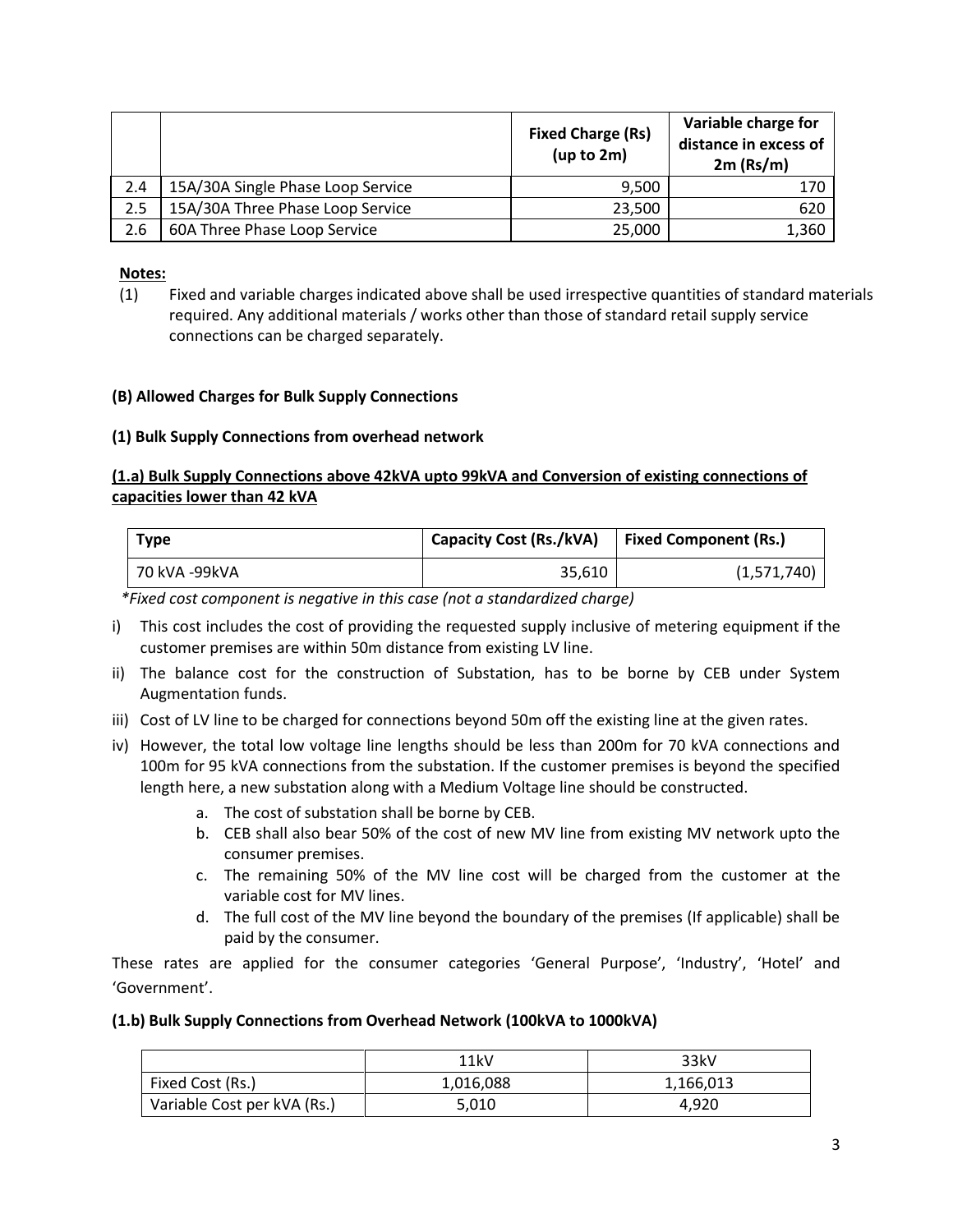## **Notes :**

- I. The above charges are for outdoor type substation constructions
- II. Transformer plinth and meter cubicle should be provided by the customer. Additional LV cables (after the meter cubicle) can be charged separately.
- III. Cost of augmentation of existing connections shall be determined on the same per kVA basis as indicated in the table.
- IV. If a new MV line has to be constructed for bulk supply connection, 50% of the MV line construction cost upto the customer boundary shall be charged by the consumer and the balance will be borne by CEB under system augmentation funds. If any MV line length has to be constructed within the customer premises, the total cost of that line length shall be charged from the customer.
- V. For connections above 1000kVA capacity, chargers will be estimated on case by case basis in accordance with CEB Standard Construction Cost - 2022.

| No  | <b>Type of Service Connection</b> | <b>Common</b><br>Charge (Rs) | <b>Variable Charge</b><br>(Rs) |
|-----|-----------------------------------|------------------------------|--------------------------------|
| 2.1 | 70kVA, Three phase connection     | 2,389,000                    | N/A                            |
| 2.2 | 112kVA, Three phase connection    | 2,984,000                    | N/A                            |
| 2.3 | 113kVA up to 1000kVA connections  | 2,113,675                    | 10,727 per kVA                 |

## **(2) Bulk Supply Connections from Underground Network**

#### **Notes :**

- I. Above charges for connections from feeder Pillar (70kVA and 112kVA) includes the cost of LV cable from feeder pillar, MCCB, bulk supply meter enclosure, current transformers and energy meter.
- II. Above charges for connections from satellite substations (201kVA upto 1000kVA) includes the cost of cable from 11kVsatellites underground cable network upto the busbar chamber including the cost of RMU, Transformer, MCCB, except metering equipment.
- III. Above cost estimate for connections from ring or radial substations (1MVA upto 16MVA) includes the cost of ring cables from 11kV ring underground cable network upto the substation including two ring panels, bus section panel, earthing system. These values are intended to be used as guideline for preparation of estimates and not a standardized charge.
- IV. For other types of lines (not indicated above) rates provided in CEB Standard Construction Cost 2022 shall apply.
- V. Type of the line required shall be determined based on technical requirements.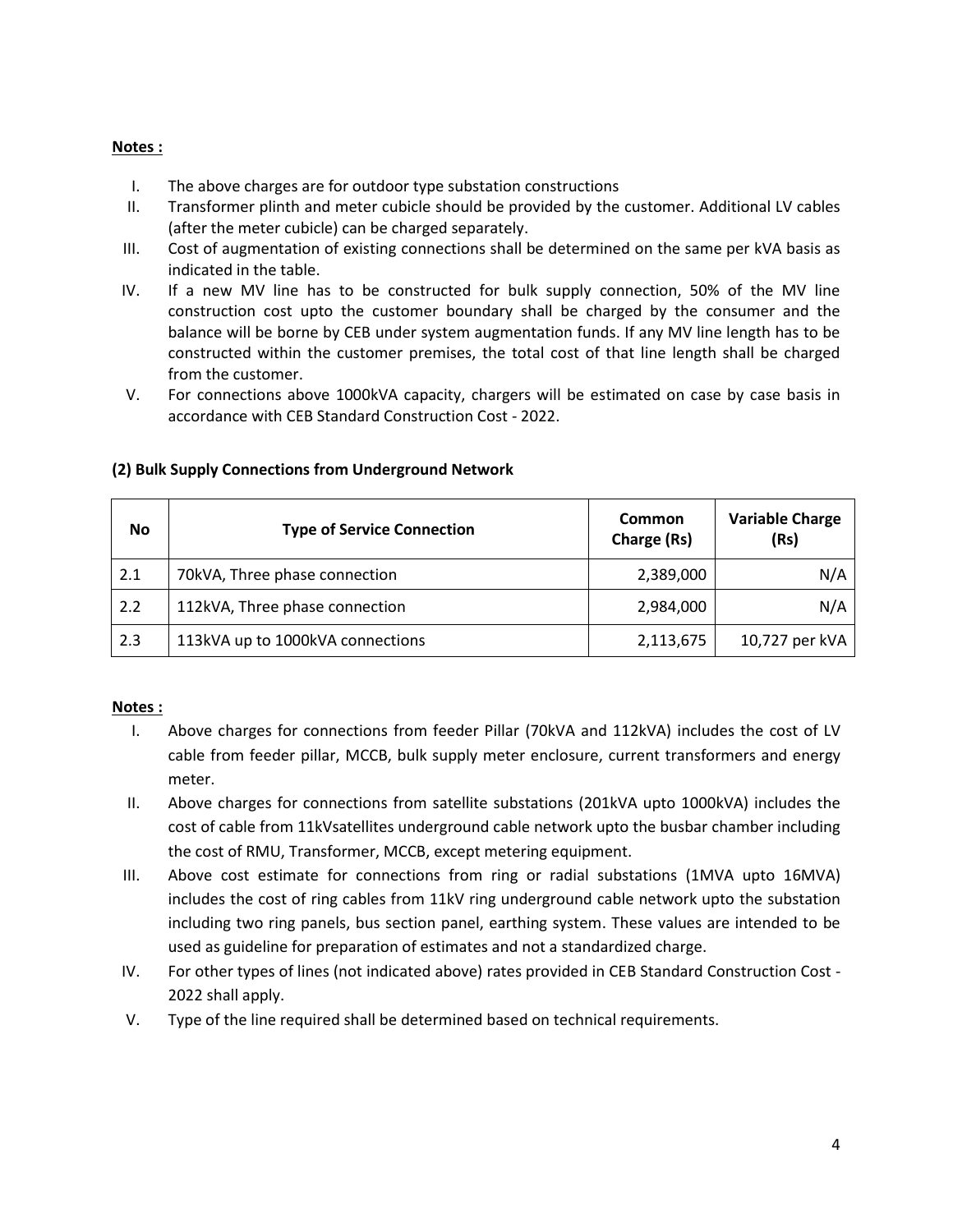## **(C) Allowed charges for Low Voltage (230/400 V) and MV (11kV and 33kV) Overhead Lines**

The following charges / rates shall apply for standard overhead line constructions which are applicable for preparation of case by case estimates

| <b>No</b> | <b>Type of Line</b>                                                                                            | Charge<br>(Rs/km) |
|-----------|----------------------------------------------------------------------------------------------------------------|-------------------|
| 1.1       | LV, Three Phase, ABC 3x70+54.6 sq mm conductor                                                                 | 2,534,000         |
| 1.2       | LV, Three Phase, ABC 3x95+70 sq mm conductor                                                                   | 2,700,000         |
| 1.3       | LV, Three Phase, ABC 3x70+54.6+16 sq mm conductor (for real estate development)                                | 2,985,000         |
| 1.4       | LV, Three Phase, ABC 3x70+54.6 sq mm conductor(Subsidized charge by CEB<br>for govt, DCB, PCB funded projects) | 2,459,000         |
| 1.5       | LV, Three Phase, ABC 3x95+70 sq mm conductor(Subsidized charge by CEB for<br>govt, DCB, PCB funded projects)   | 2,625,000         |
| 1.6       | 11 kV, Three Phase, Raccon (7/4.09mm) Conductor on 10 m poles                                                  | 3,827,000         |
| 1.7       | 11 kV, Three Phase, Raccon (7/4.09mm) Conductor on 11m poles                                                   | 4,484,000         |
| 1.8       | 33 kV, Three Phase, Raccon (7/4.09mm) Conductor on 10m poles                                                   | 4,250,000         |
| 1.9       | 33 kV, Three Phase, Raccon (7/4.09mm) Conductor on 11m poles                                                   | 4,913,000         |

Notes :

- VI. For other types of lines (not indicated above) rates provided in CEB Standard Construction Cost 2022 shall apply.
- VII. Type of the line required shall be determined based on technical requirements.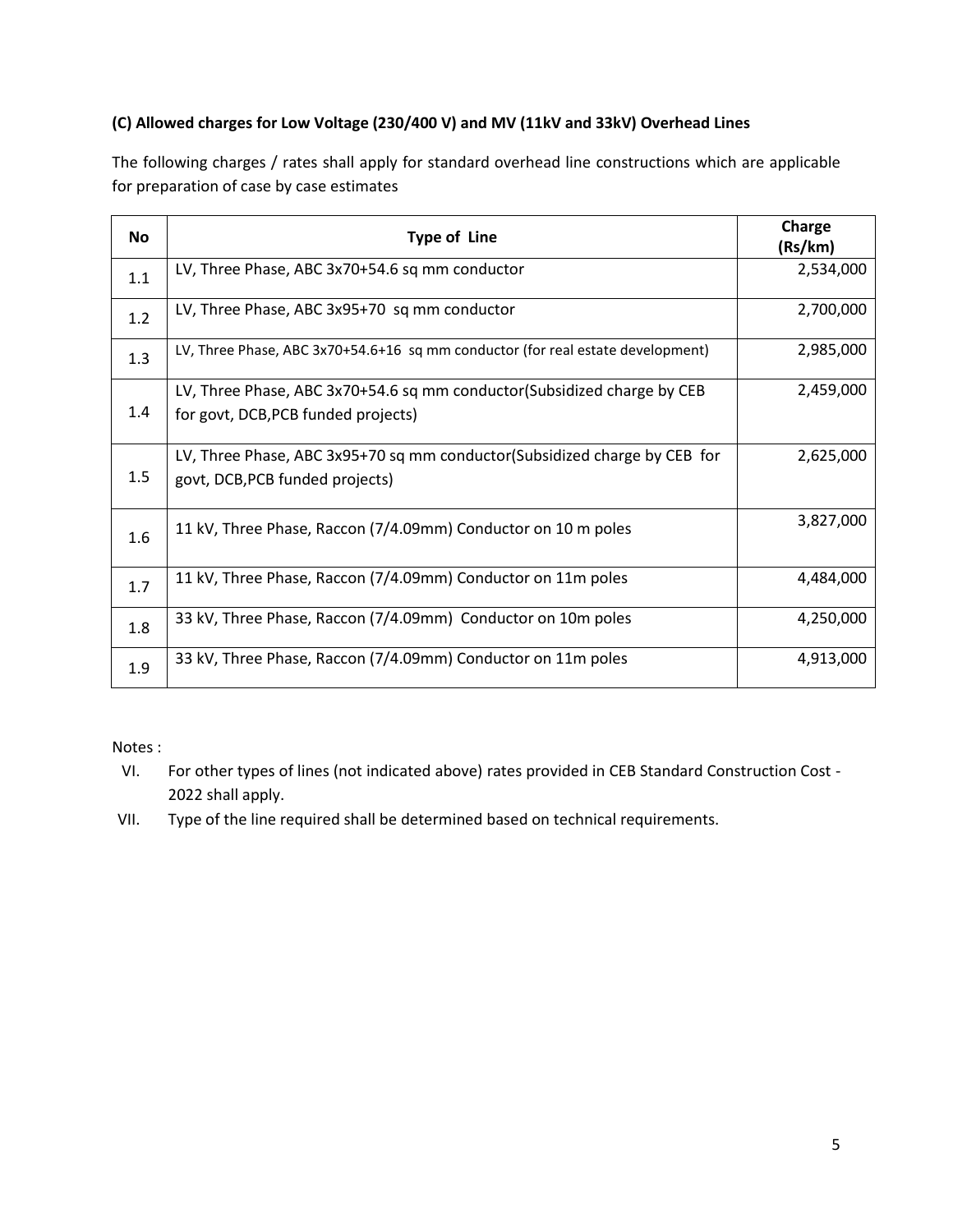# **(D) ALLOWED CHARGES FOR MISCELANIOUS SERVICES**

| <b>No</b>      | <b>Type of Service</b>                                                                                                                                                                                                                                                             | Charge (Rs)                                                                                                      |
|----------------|------------------------------------------------------------------------------------------------------------------------------------------------------------------------------------------------------------------------------------------------------------------------------------|------------------------------------------------------------------------------------------------------------------|
| 1              | Disconnection at the customer's request                                                                                                                                                                                                                                            | 3,000                                                                                                            |
| $\overline{2}$ | Reconnection at the customer's request                                                                                                                                                                                                                                             | 3,000                                                                                                            |
| 3              | Reconnection after a statutory disconnection                                                                                                                                                                                                                                       | 3,000                                                                                                            |
| 4              | Testing of an energy or energy/demand meter (230 V)                                                                                                                                                                                                                                | 4,200                                                                                                            |
| 5              | Testing of a three phase energy meter (less than 42kV)                                                                                                                                                                                                                             | 5,800                                                                                                            |
| 6              | Testing of an energy/demand meter and associated<br>equipment used at 400 V                                                                                                                                                                                                        | 15,350                                                                                                           |
| $\overline{7}$ | Testing of an energy or energy/demand meter and<br>associated equipment (used at voltages higher than 400 V)                                                                                                                                                                       | 15,350                                                                                                           |
| 8              | Installation testing                                                                                                                                                                                                                                                               | <b>CCE</b>                                                                                                       |
| 9              | Changing an account name and/or the tariff category                                                                                                                                                                                                                                | Free of Charge                                                                                                   |
| 10             | Changing an energy or energy/demand meter                                                                                                                                                                                                                                          | Free of charge for<br>changing defective<br>meters. For other cases<br>CCE shall apply.                          |
| 11             | Provision of temporary electricity supply                                                                                                                                                                                                                                          | <b>CCE</b>                                                                                                       |
| 12             | Augmentation of an existing electricity supply                                                                                                                                                                                                                                     | CCE (as per approved<br>guidelines)                                                                              |
| 13             | Issuing an estimate for Shifting of poles/lines/transformer/<br>any other electrical plant                                                                                                                                                                                         | 2,500 (Deductible from<br>the estimate)                                                                          |
| 14             | Shifting of poles/lines/transformer/ any other electrical<br>plant                                                                                                                                                                                                                 | <b>CCE</b>                                                                                                       |
| 15             | Clearing of way leaves                                                                                                                                                                                                                                                             | CCE based on<br>compensation charges<br>decided by Divisional<br>Secretaries and cost of<br>removing way leaves. |
| 16             | Issuing a clearance report<br>Upto 1MVA (deductible from the estimate)<br>Above 1MVA (deductible from the estimate                                                                                                                                                                 | 10,000<br>15,000                                                                                                 |
| 17             | Issuing a Duplicate Bill                                                                                                                                                                                                                                                           | Free of Charge                                                                                                   |
| 18             | Grid interconnection of Generation facility                                                                                                                                                                                                                                        | <b>CCE</b>                                                                                                       |
| 19             | Repair of damages to service connection wire:<br>Responsibility of removing way leaves along the path of<br>service connection wire rests with the consumer. Cost of<br>repair to service wire due to non-removing of way leaves is<br>to be charged from the respective consumer. | <b>CCE</b>                                                                                                       |
| 19             | Connection charges for Net Metering/Net Accounting/Net<br>Plus schemes<br>Application Processing Charge (=<42kVA)<br>Application Processing Charge (>42kVA)<br>1phase Net Metering Connection<br>3 phase Net Metering Connection                                                   | 6,500<br>18,000<br>19,000<br>34,000                                                                              |